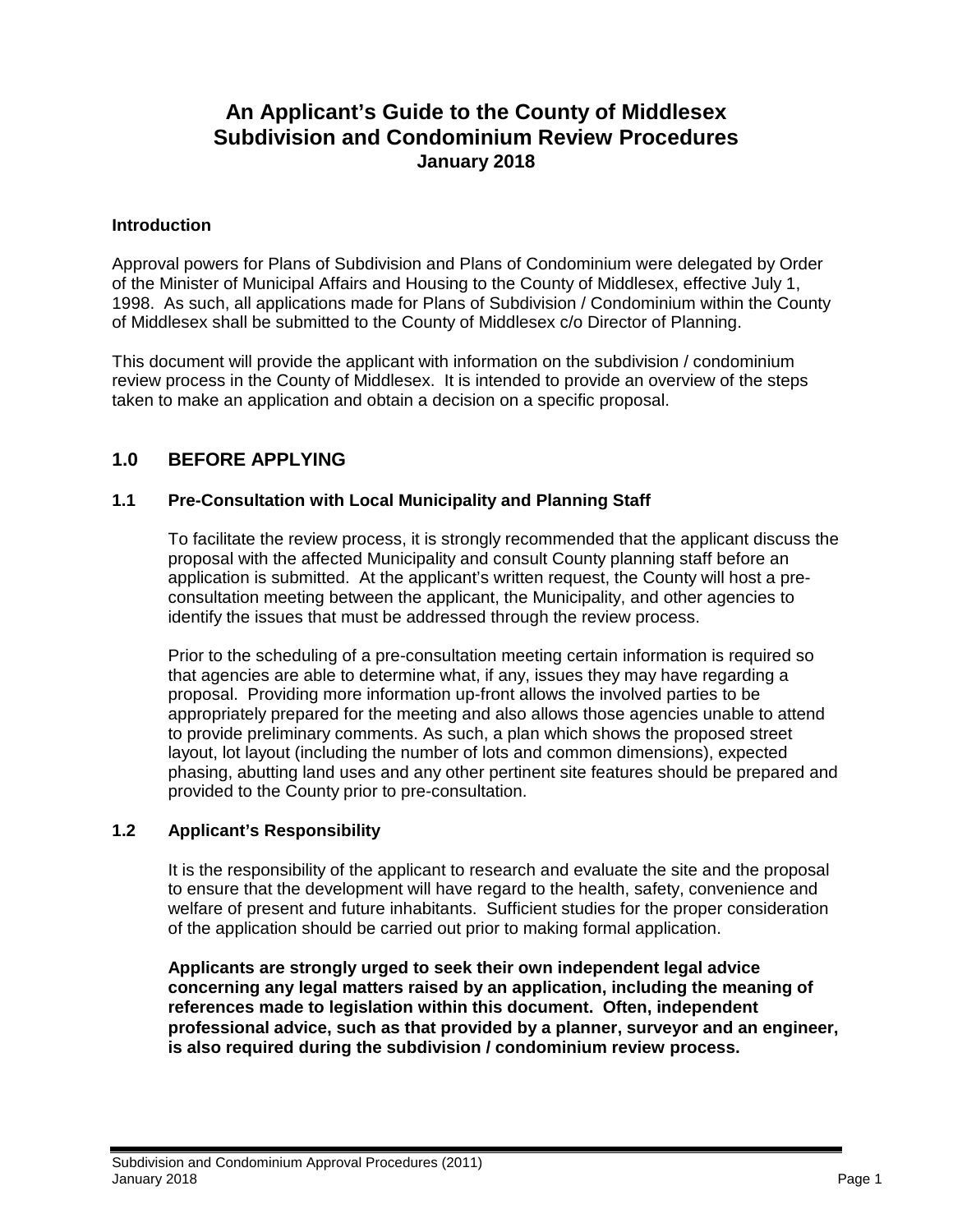# **1.3 Land Use Planning Policy Conformity**

The application shall have regard to matters of Provincial interest and shall be consistent with Provincial Policy Statements issued under Section 3 of the Planning Act. Section 51(24) of the Planning Act requires that when a draft plan of subdivision is considered, regard must be had to the health, safety, convenience and welfare of the present and future inhabitants of the municipality and to:

- a) the effect of development of the proposed subdivision on matters of provincial interest as referred to in Section 2 of the Planning Act;
- b) whether the proposed subdivision is premature or in the public interest;
- c) whether the plan conforms to the official plan and adjacent plans of subdivision, if any;
- d) the suitability of the land for the purposes for which it is to be subdivided;
- e) the number, width, location, and proposed grades and elevations of highways, and the adequacy of them, and the highways linking the highways in the proposed subdivision with the established highway system in the vicinity and the adequacy of them;
- f) the dimensions and shapes of the proposed lots;
- g) the restrictions or proposed restrictions, if any, on the land proposed to be subdivided or the buildings and structures proposed to be erected on it and the restrictions, if any, on adjoining land;
- h) conservation of natural resources and flood control;
- i) the adequacy of utilities and municipal services;
- j) the adequacy of school sites;
- k) the area of land, if any, within the proposed subdivision that, exclusive of highways, is to be conveyed or dedicated for public purposes;
- l) the extent to which the plan's design optimizes the available supply, means of supplying, efficient use and conservation of energy; and
- m) the interrelationship between the design of the proposed plan of subdivision and site plan control matters relating to any development on the land, if the land is also located within a site plan control area designated under Subsection 41(2) of the Planning Act.

It is the policy of the County of Middlesex that an application will be considered to be complete only when it conforms to the County Official Plan and Municipal Official Plan in effect. If a zoning by-law amendment is required, this may take place at any time prior to the granting of final plan approval. It is recommended that where a rezoning is required, the necessary application be filed with the local municipality concurrently with the plan of subdivision / condominium application so that a combined public meeting can be held.

# **2.0 THE APPLICATION**

# **2.1 Submission Requirements**

The application form, proposed draft plan, application fee and any required background studies are to be submitted to the County of Middlesex c/o Director of Planning. If further studies are needed to properly review the application, the applicant will be notified of the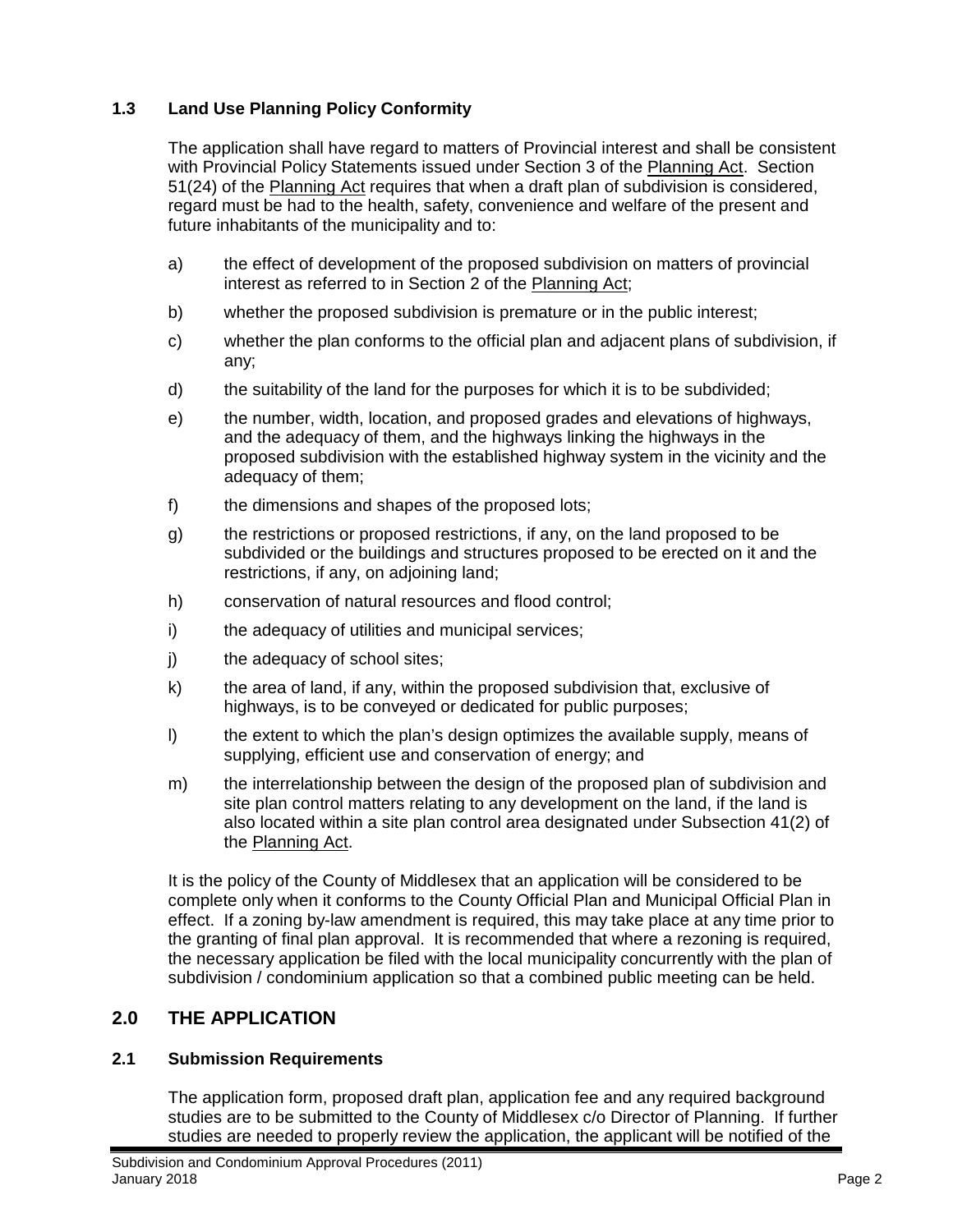need to have this work completed.

#### **2.2 Incomplete Applications**

If, in the opinion of the Director of Planning, the application form, proposed draft plan, application fee or any required background studies are incomplete, they will be returned to the applicant for completion, correction or clarification prior to processing. The reason for this requirement is to ensure that commenting agencies have adequate information on which to base their comments.

### **2.3 Application Fee**

The application must be accompanied by the application fee and deposit in accordance with the County's Tariff of Fees By-law, made payable by cheque to the 'Treasurer - County of Middlesex'. The application fee is established by County Council under Section 69 of the Planning Act in order to recover the administrative costs involved in processing applications. The deposit will be returned to the applicant in the event that no appeal is lodged pursuant to Section 51(39) of the Planning Act. The current fees are attached as Appendix 1 to this Guide.

#### **2.4 Other Fees**

The local municipality and the conservation authority may also collect fees related to their review and processing of an application. For more information concerning their fees, contact the local municipality and the local conservation authority directly.

### **3.0 THE DRAFT PLAN**

#### **3.1 (a) Required Hard Copies**

For circulation purposes, the application shall include 12 full size (approx 24" x 36") folded copies of the plan signed by the owner(s) and an Ontario Land Surveyor; and 6 reduced copies of the plan (no larger than  $11" \times 17"$ ). If further copies are required, the applicant will be notified.

#### **(b) Digital Copies**

Digital copies of the plan must be submitted in AutoCAD (.dwg) and PDF formats. The AutoCAD file must be consistent with the following standards:

- 1. Georeferenced to the NAD83 UTM Zone 17N coordinate system.
- 2. All classes of features must be separated into different layers (e.g. lot lines must exist on their own layer, with no other types of feature).
- 3. Each layer should be given a descriptive name so that the class of feature it contains is recognizable.

#### **3.2 Section 51(17) of the Planning Act**

In accordance with Section 51(17) of the Planning Act the plan must be drawn to scale and must show the following: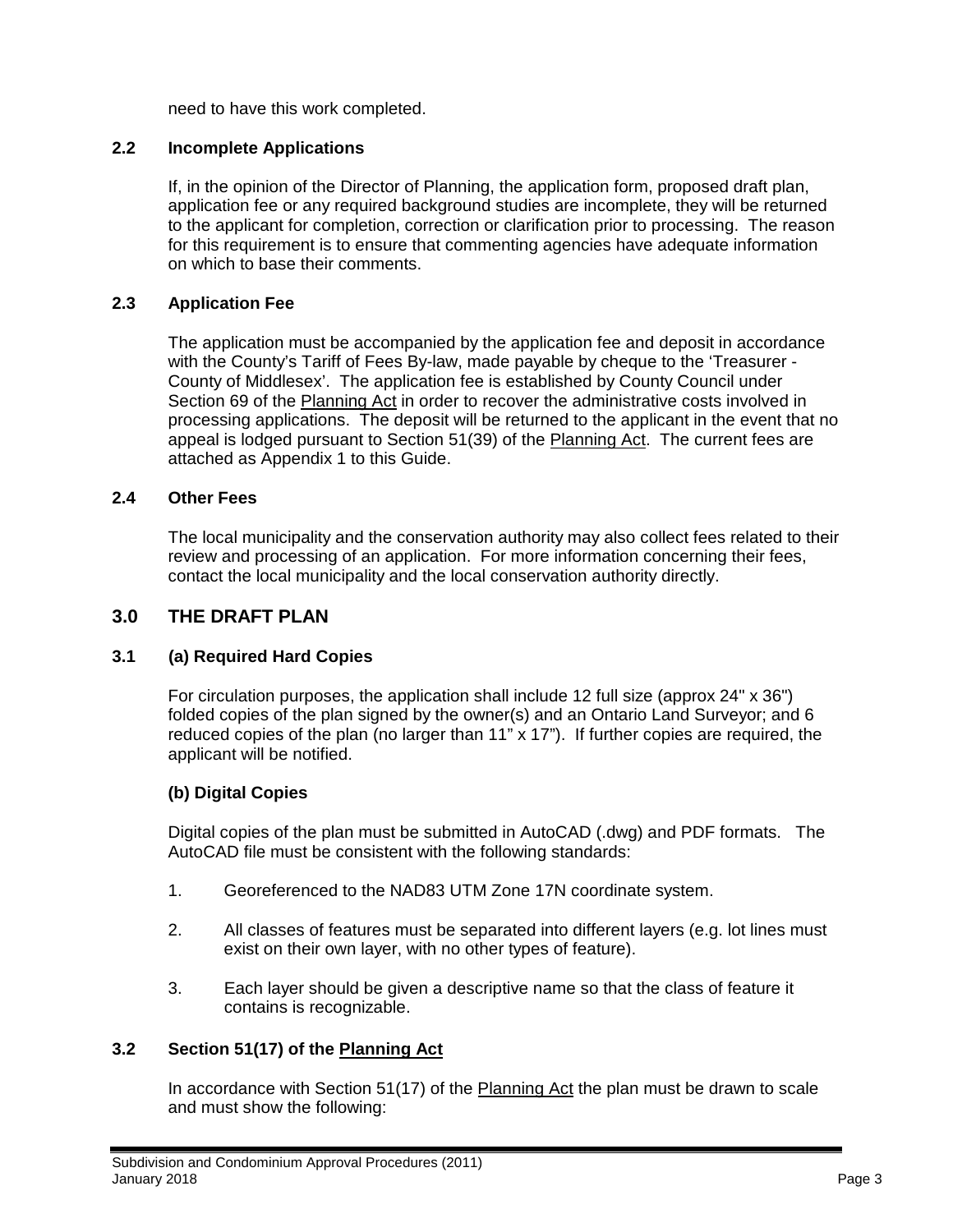- (a) the boundaries of the land proposed to be subdivided, certified by an Ontario land surveyor;
- (b) the locations, widths and names of the proposed highways within the proposed subdivision and of existing highways on which the proposed subdivision abuts;
- (c) on a small key plan, on a scale of not less than one centimetre to 100 metres, all of the land adjacent to the proposed subdivision that is owned by the applicant or in which the applicant has an interest, every subdivision adjacent to the proposed subdivision and the relationship of the boundaries of the land to be subdivided to the boundaries of the township lot or other original grant of which the land forms the whole or part;
- (d) the purpose for which the proposed lots are to be used;
- (e) the existing uses of all adjoining lands;
- (f) the approximate dimensions and layout of the proposed lots;
- (g) natural and artificial features such as buildings or other structures or installations, railways, highways, watercourses, drainage ditches, wetlands and wooded areas within or adjacent to the land proposed to be subdivided;
- (h) the availability and nature of domestic water supplies;
- (i) the nature and porosity of the soil;
- (j) existing contours or elevations as may be required to determine the grade of the highways and the drainage of the land proposed to be subdivided;
- (k) the municipal services available or to be available to the land proposed to be subdivided; and
- (l) the nature and extent of any restrictions affecting the land proposed to be subdivided, including restrictive covenants or easements.

# **4.0 PLANS OF CONDOMINIUM**

#### **4.1 Condominium Approvals**

Pursuant to Section 9(2) of the Condominium Act, an application for approval of a Condominium Description is generally to follow the same planning review process as subdivisions. However, the approval authority may exempt certain types of condominium applications from part or all of the review process or any part of the review process deemed unnecessary under Section 9(7) of the Condominium Act as outlined below.

#### **4.2 Types of Condominiums**

The Condominium Act provides for several forms of condominium development.

- Standard (Not Phased) the traditional condominium type
- Standard (Phased) a standard condominium built in phases
- Amalgamation where two or more standard condominium corporations amalgamate
- Common Elements common elements are defined but the land is not divided into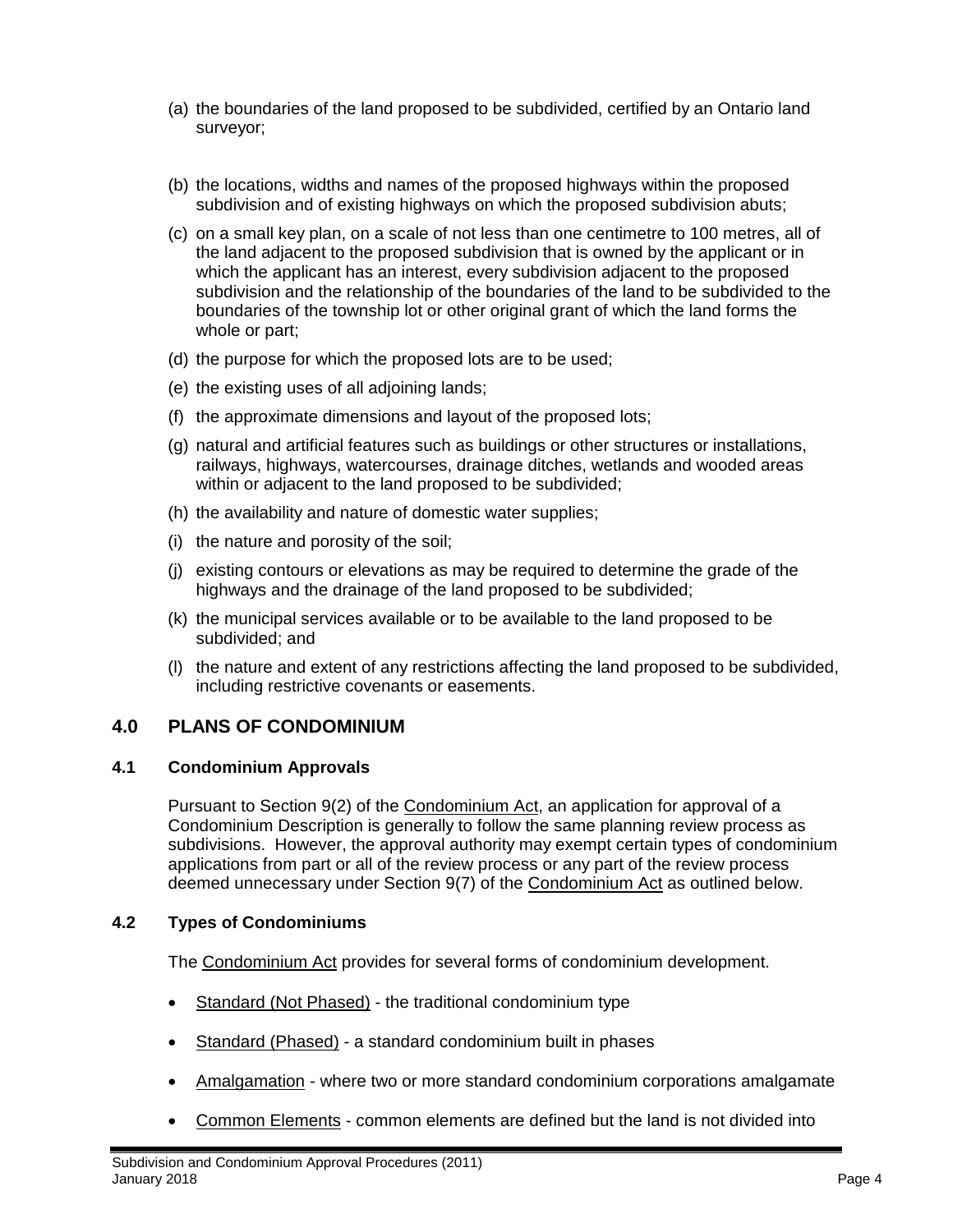units

- Leasehold the initial term of the lease must be from 40 years to 99 years and a leasehold unit owner can sell a unit without the consent of the landowner
- Vacant Land each owner may decide what type of structure, if any, will be built on the lot

#### **4.3 Exemption**

A condominium (other than a vacant land condominium) may be exempt from the draft plan review process where appropriate. A request for exemption from the full review process may be granted as long as existing official plan policies and zoning by-law provisions permit the development and as long as development requirements such as the provision of services are already satisfied as part of a site-plan agreement that has been registered on title. The local municipality will be consulted in this regard.

#### **4.4 Tenant Protection Act**

If an application involves the conversion of rental units to condominium tenure, the provisions of the Tenant Protection Act apply. Where a conversion from rental to condominium tenure is proposed, the proposal will be required to proceed through the review process including the holding of a pubic meeting.

#### **4.5 Plan of Condominium Plans**

In addition to the information outlined in Section 3.0 of this Guide, a condominium plan shall also show site-details such as the location of buildings, the number of storeys, surface parking and access points.

# **5.0 PROCEDURES**

#### **5.1 Pre-Consultation with Local Municipality and Planning Staff**

As outlined in Section 1.1, it is strongly recommended that the applicant discuss the proposal with the affected Municipality and consult County planning staff before an application is submitted.

#### **5.2 Application**

The applicant is solely responsible for accuracy of all information provided pursuant to these guidelines. Moreover, it is the responsibility of the applicant to complete the application and to supply all plans necessary. When an application is deemed to be complete, the applicant will receive an acknowledgment letter.

#### **5.3 Agency / Ministry Circulation**

Following receipt of a complete application, the County will circulate the application, plans and any supporting studies to review agencies in order to obtain comments. The following is a list of agencies that would generally be given an opportunity to comment on a proposed plan.

- Local Municipality
- Adjacent local municipalities (where land is within 1 km)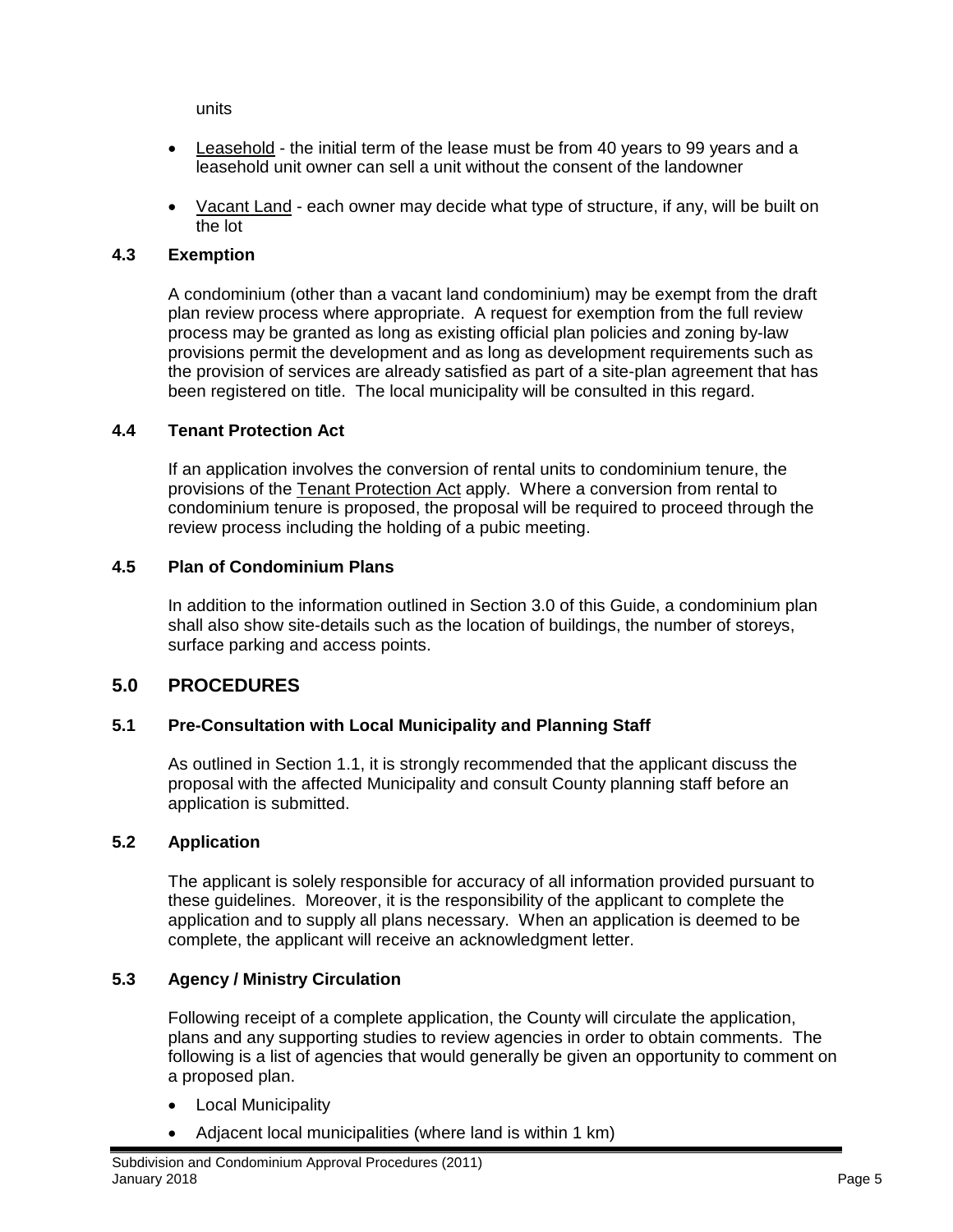- Conservation Authority
- Ministry of Municipal Affairs and Housing
- First Nations (where land is within 1 km)
- Thames Valley District School Board
- London District Catholic School Board
- Telecommunications Suppliers
- Union Gas
- other agencies as required or appropriate (e.g. Ontario Hydro, Canadian National Railway, Canadian Pacific Railway, Pipeline companies, etc.)

Please note that through the Provincial 'one-window' planning process the Ministry of Municipal Affairs and Housing may be requested to circulate the proposed plan to the Ministry of Agriculture, Food & Rural Affairs, Ministry of Natural Resources, Ministry of Culture, Ministry of the Environment, or the Ministry of Transportation.

#### **5.4 Notice of Application and Public Meeting**

The review process includes the requirement to give Notice of an Application and Hold a Public Meeting at which time individuals and public bodies have an opportunity to make submissions. Pursuant to Section 51(21) of the Planning Act, the Approval Authority requests that the local municipality give Notice of an Application and Hold a Public Meeting. In addition to requesting that the local Municipality hold a public meeting on behalf of the County, the County also looks to the local Municipal Council for a recommendation as to the appropriateness of the development.

#### **5.5 Planning Staff Report**

The commenting agencies may identify concerns or may request that the County impose various conditions on the approval of the draft plan. Planning staff will review the comments and requests for conditions that are received and prepare a report to County Council recommending approval with appropriate conditions or refusal of the application.

#### **5.6 County Council**

County Council exercises the final approval authority responsibility through a standing committee process. All committee and council meetings are open to the public however they are not public meetings under the Planning Act.

#### **5.7 Notice of Decision**

Within 15 days of the decision of County Council, a Notice of Decision of draft approval or a Notice of Refusal of draft approval will be given to the applicant, each person or public body that made written request for notice of the decision, the municipality, and any other person or public body prescribed.

NOTE: the applicant will be required to provide paper copies of the draft plan to be circulated with the Notice of Decision in accordance with Section 3.1

#### **5.8 Red Line Revisions**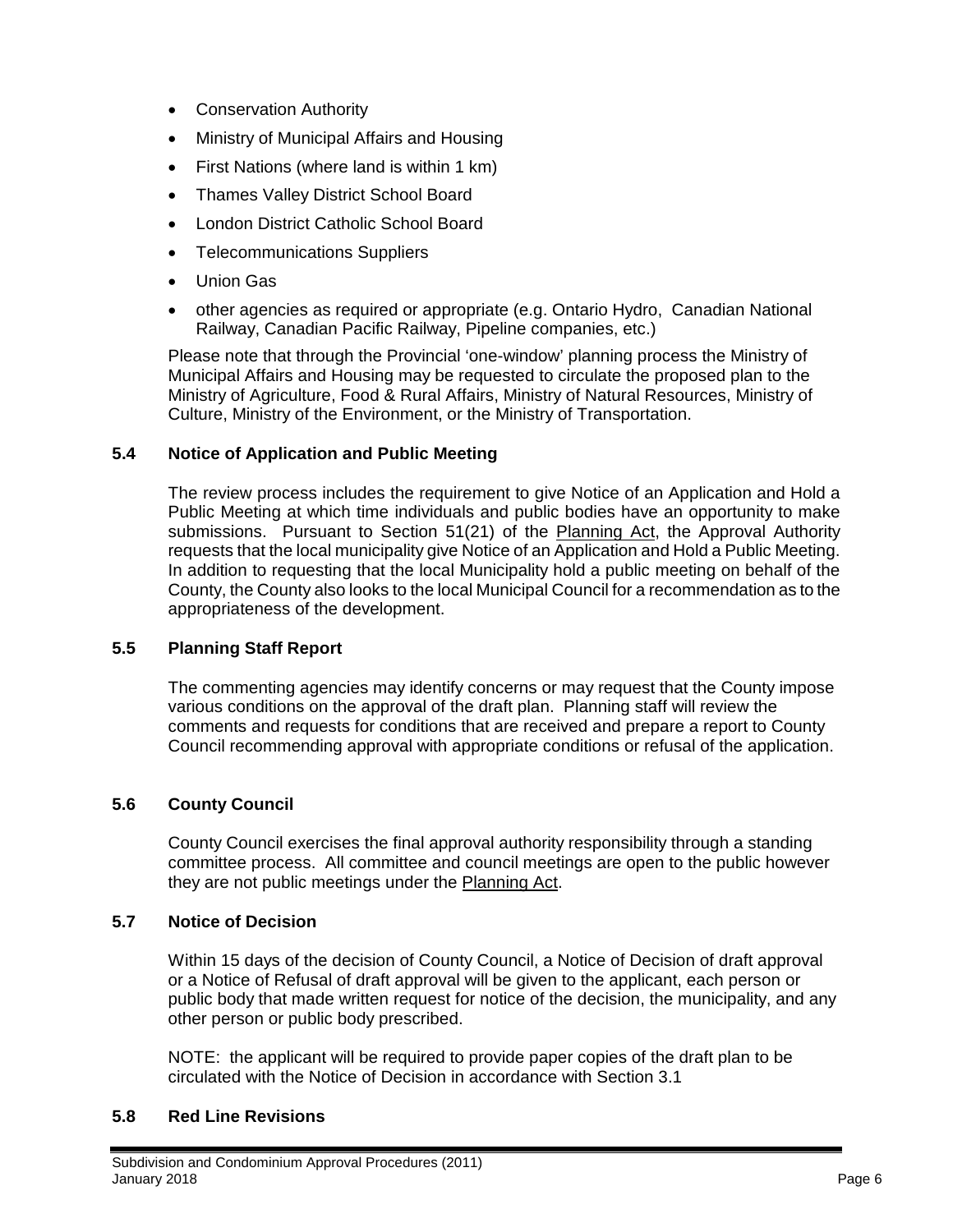At any time prior to final plan approval, there may be requests (from agencies, the municipality or the applicant) to change the conditions of draft approval and/or to change the layout of the plan. Revisions to a draft plan of subdivision are referred to as "red line" revisions. If the changes are considered minor by the Approval Authority, then no notification is required under the Planning Act. If the changes are considered major by the Approval Authority, the proposed changes are subject to the same procedures respecting review as the original proposal and a public meeting may be required. Submission of red lined plans must be in accordance with Section 3.1.

### **5.9 Clearing of Conditions**

The decision of County Council to grant draft plan approval is contingent on certain conditions being met by the applicant. These must be met or included in the subdivision agreement prior to the final plan being registered and any lots being sold. Typical conditions include: the completion of final engineering reports, the signing of a subdivision agreement with the local municipality, the completion of any required road improvements, and other items intended to ensure that the development will be carried out in a manner consistent with the public interest.

Following draft plan approval, the process of clearing conditions begins. Depending on the work that must be carried out in clearing the conditions, considerable time may lapse between draft approval and final approval. It is the applicant's responsibility to pursue the required clearance letters and to ensure that the Approval Authority receives all required information to be satisfied that the conditions have been fully finalized.

### **5.10 Lapsing Date**

Draft plan approval can also lapse if the conditions are not fulfilled within a set time typically three years. If the applicant is unable to clear the conditions prior to the lapse date, a request may be made not fewer than 60 days before expiry to extend the period of draft approval. A request for an extension should include an explanation of the current status of the Plan and be accompanied by the required fee as set out in Appendix 1 to this Guide. The County will also require confirmation from the Municipality endorsing the extension.

# **6.0 FINAL APPROVAL**

#### **6.1 Final Plan Approval**

When all conditions of draft approval have been cleared, final approval of the plan of subdivision will be given by the Approval Authority. Once the final plans have been approved by the Approval Authority, the plans will be delivered to the Land Registrar and the applicant will be notified. The registration of the plan will be carried out by the applicant and registration fees will be the responsibility of the applicant. Registration of the final plans may be completed in phases.

#### **6.2 Certification of Titles Act**

Certification of property titles under the Certification of Titles Act will be necessary before the final approved plan of subdivision can be registered. Since certification of titles can be time-consuming, it is suggested that the applicant discuss this with a solicitor and surveyor prior to initiating the review process.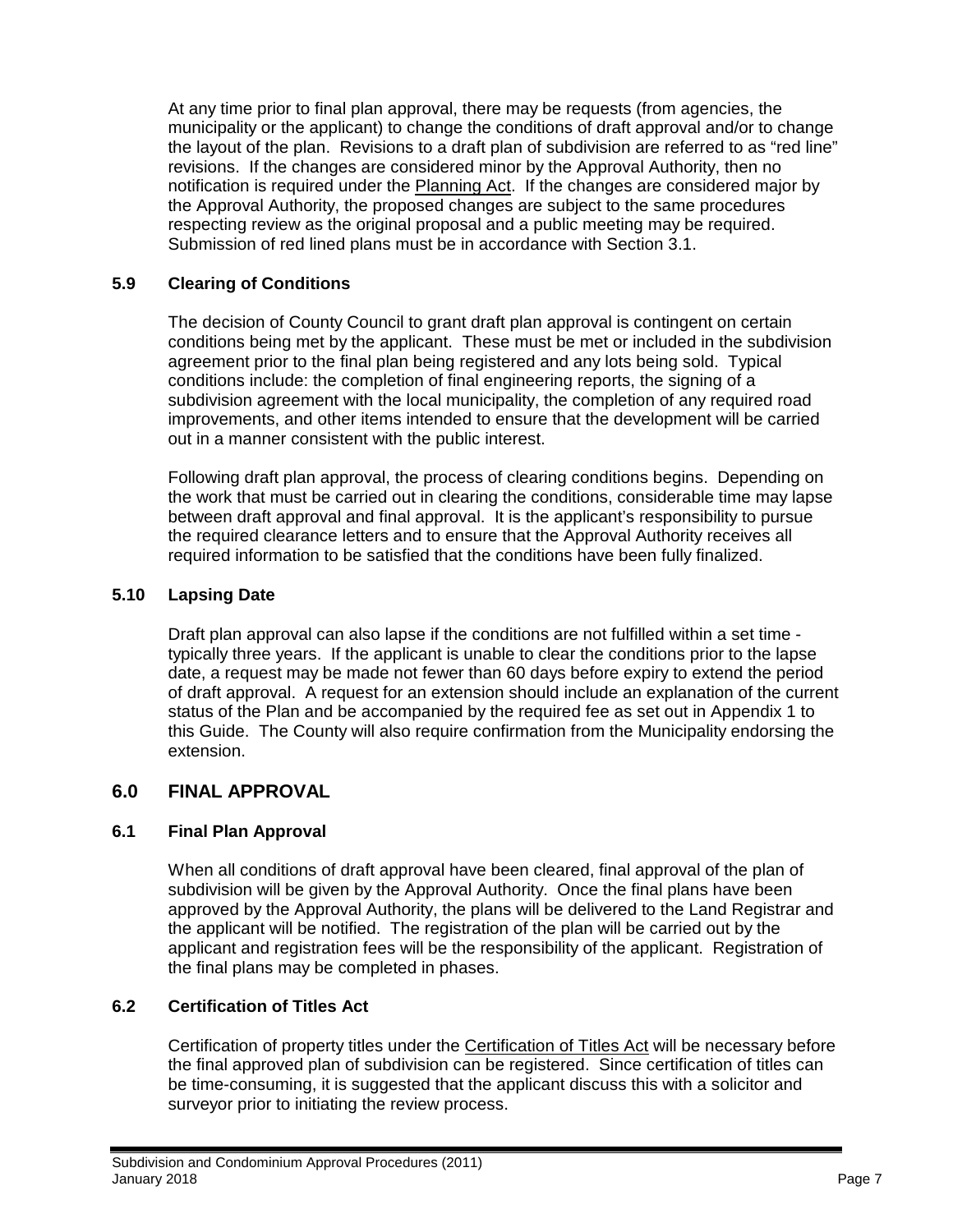### **6.3 Final Plan Requirements**

The applicant shall submit three (3) mylar copies and four (4) papers copies of the final plans for signing by the Approval Authority. As well, digital copies of the Plan (digital files to be submitted in accordance with Section 3.1(b)) shall also be provided. Please ensure that the appropriate citation from the Planning Act is used.

• Final Plans of Subdivision shall include the Approval Authority Certificate as follows:

*"Approval Authority Certificate*

*This final plan of subdivision is approved by the County of Middlesex under Section 51(58) of the Planning Act, R.S.O.1990, on this day of* 

 *Director of Planning"*

 *, .*

• Final Plans of Condominium shall include the Approval Authority Certificate as follows:

*"Approval Authority Certificate*

*Parts & approved and Part exempted under Section 9 of the Condominium*  Act and Section 51 of the Planning Act on this \_day of \_\_\_\_\_\_\_\_\_\_\_\_\_\_\_.

*Director of Planning"*

# **7.0 APPEALS TO THE ONTARIO MUNICIPAL BOARD**

The Planning Act provides a number of opportunities for the applicant, the public and public bodies to appeal subdivision / condominium applications and decisions to the Ontario Municipal Board. Such appeals are filed directly with the County of Middlesex c/o Director of Planning. More information about this can be obtained if necessary.

# **8.0 ASSISTANCE**

If you have any questions regarding the subdivision / condominium review process please contact the Planning Department at:

Planning Department **phone (519)434-7321** 399 Ridout Street North fax (519)434-0638<br>
London ON N6A 2P1 fax (519)434-0638

email [planning@middlesex.ca](mailto:planning@middlesex.ca)

Please note that while County of Middlesex Planning is committed to assist the applicant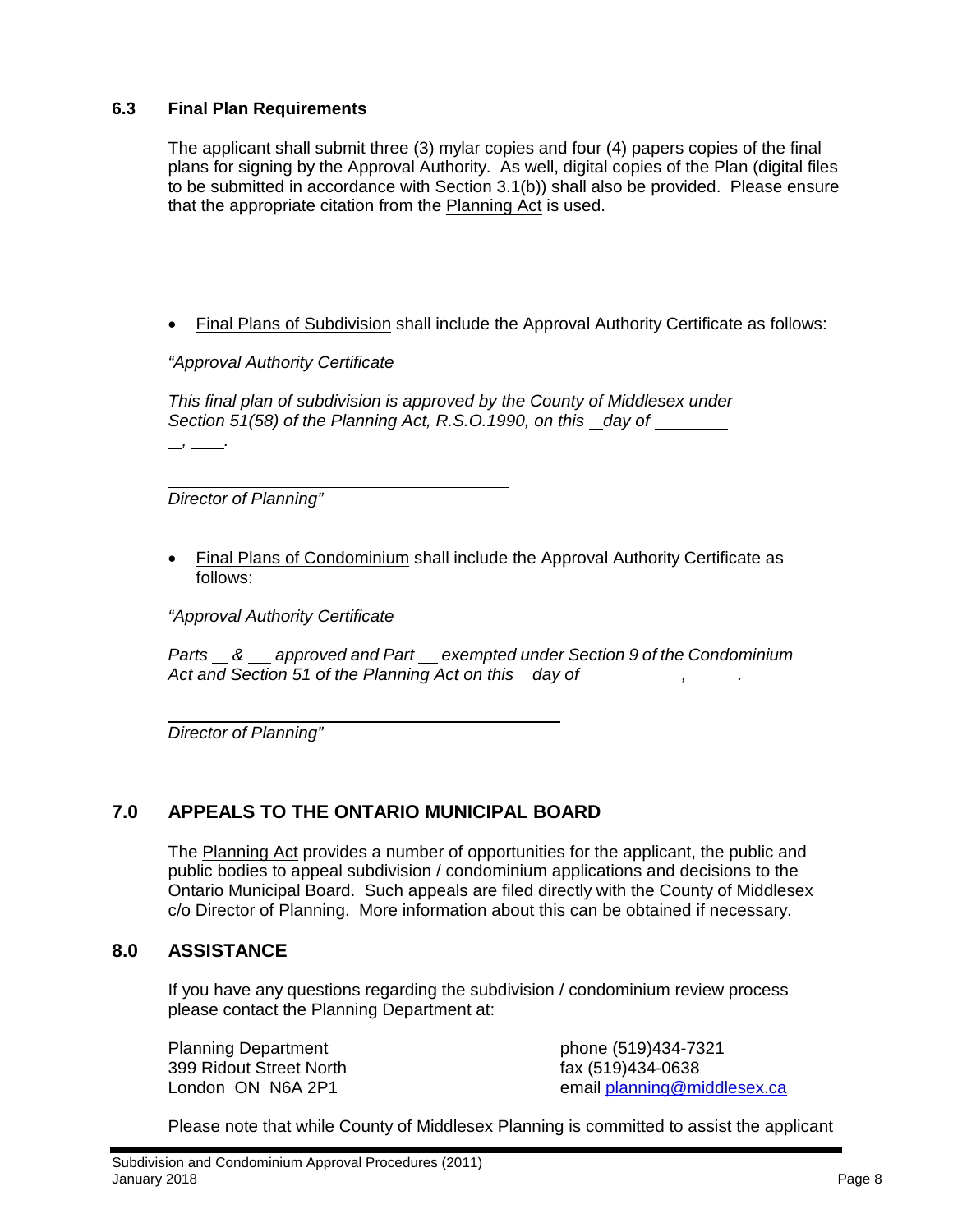through the plan of subdivision / condominium process, it is ultimately the applicant's responsibility to manage the development through to completion.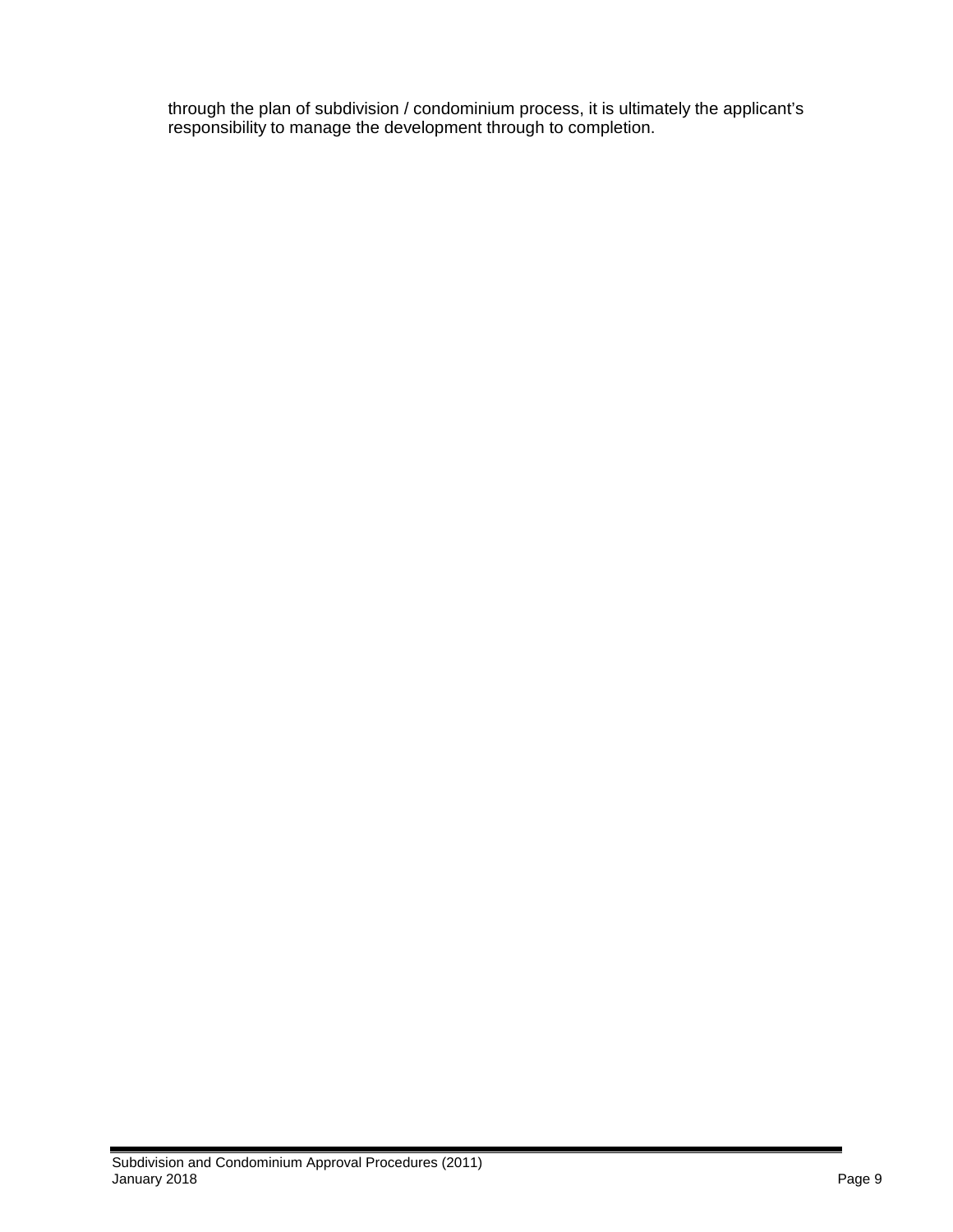# **9.0 SUMMARY**

This list sets out the various steps that comprise the basic framework of the review process.

- 1. Pre-consultation Meeting
- 2. Receipt of Application
- 3. Request for additional information from the applicant (if required)
- 4. Acknowledgment letter to applicant when application is deemed to be complete
- 5. Formal circulation to the affected local municipality, various agencies, ministries, etc
- 6. Public notification of draft plan application and the holding of a public meeting
- 7. Preparation of planning report for County Council (Approval Authority)
- 8. County Council makes a decision regarding the draft plan of subdivision / condominium
- 9. Notice of decision sent within 15 days of decision
- 10. 20 day appeal period begins the day the Notice of Decision is given
- 11. Fulfilling conditions including the preparation and signing of subdivision agreement with the local municipality
- 12. Red-line amendment (if necessary)
- 13. Extension of the period of draft approval (if necessary)
- 14. Final approval of plan of subdivision or condominium registration within 30 days of final approval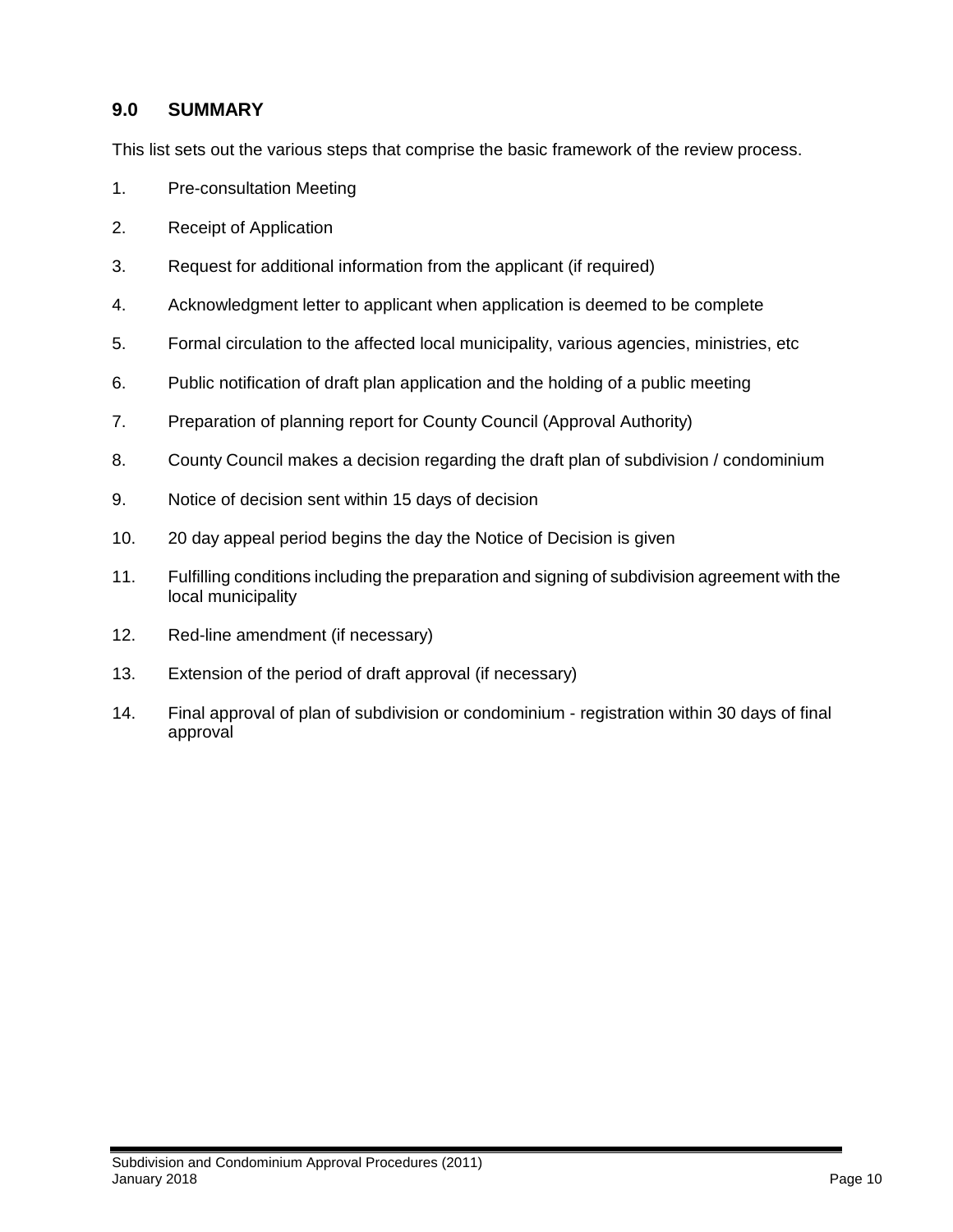# THE CORPORATION OF THE COUNTY OF MIDDLESEX

# **BY-LAW #6883**

A BY-LAW to prescribe a Tariff of Fees for processing applications in respect to planning matters.

WHEREAS Subsection 1 of Section 69 of the Planning Act, RSO 1990 Chapter P.13 as amended, empowers the Council of a municipality to pass by-laws prescribing a tariff of fees for the processing of applications made in respect of planning matters; and

WHEREAS the Corporation of the County of Middlesex deems it appropriate to prescribe a tariff of fees for the processing of applications made in respect of planning matters.

WHEREAS section 5(3) of the Municipal Act, 2001, S.O. 2001, c.25, as amended, provides that a municipal power shall be exercised by by-law;

AND WHERAS section 9 of the Municipal Act, 2001, S.O. 2001, c.25, as amended, provides that a municipality has the capacity, rights, powers and privileges of a natural person for the purpose of exercising its authority under this or any other Act;

AND WHERAS section 10 of the Municipal Act, 2001, S.O. 2001, c.25, as amended, provides that a municipality may pass by-laws respecting any service or thing that the municipality considers necessary or desirable for the public;

NOW THEREFORE, the Council of The Corporation of the County of Middlesex hereby enacts as follows:

That the tariff of fees for the County of Middlesex for the processing of a) applications made in respect of planning matters is as listed on Schedule "A"

b) That By-law #6067 is hereby repealed.

This by-law shall come into force and effect on January 1, 2018.

PASSED IN COUNCIL this 19th day of December, 2017.

I, KATHLEEN BUNTING, CLERK OF THE CORPORATION OF THE COUNTY OF MIDDLESEX DO HEREBY CERTIFY THAT THIS IS A TRUE COPY OF MIDDLESEX COUNTY BY-LAW #

Marigay Wilkins, Warden

Kathleen Bunting, County Clerk